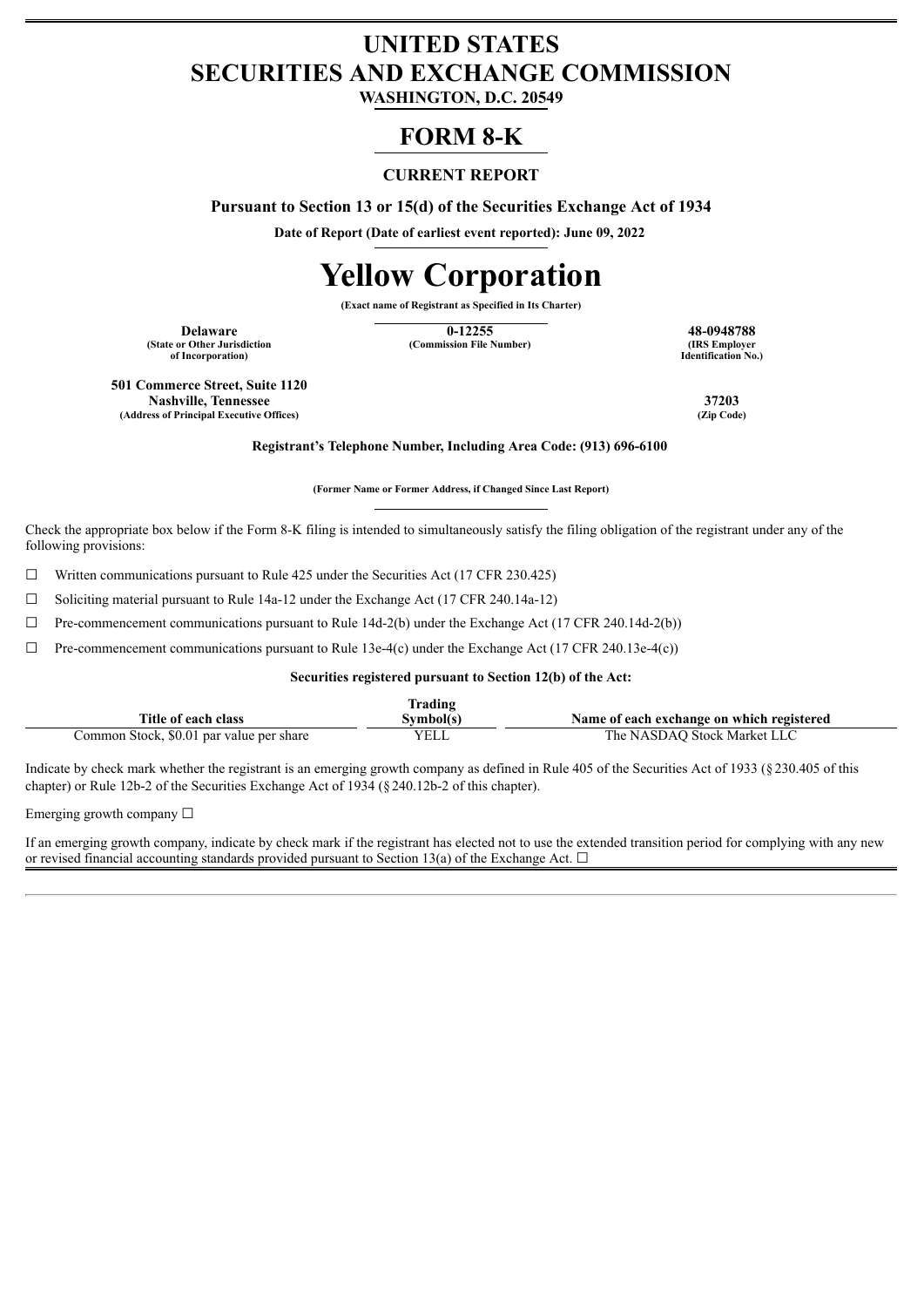## **Item 7.01 Regulation FD Disclosure.**

On June 9, 2022, Yellow Corporation issued a press release providing an update on certain operating metrics for the second quarter of 2022. A copy of the press release is furnished as Exhibit 99.1.

#### **Item 9.01 Financial Statements and Exhibits.**

(d) Exhibits

| Exhibit |                                                                             |
|---------|-----------------------------------------------------------------------------|
| Number  | Description                                                                 |
| 99.1    | Press Release dated June 9, 2022                                            |
| 104     | Cover Page Interactive Data File (embedded within the Inline XBRL document) |
|         |                                                                             |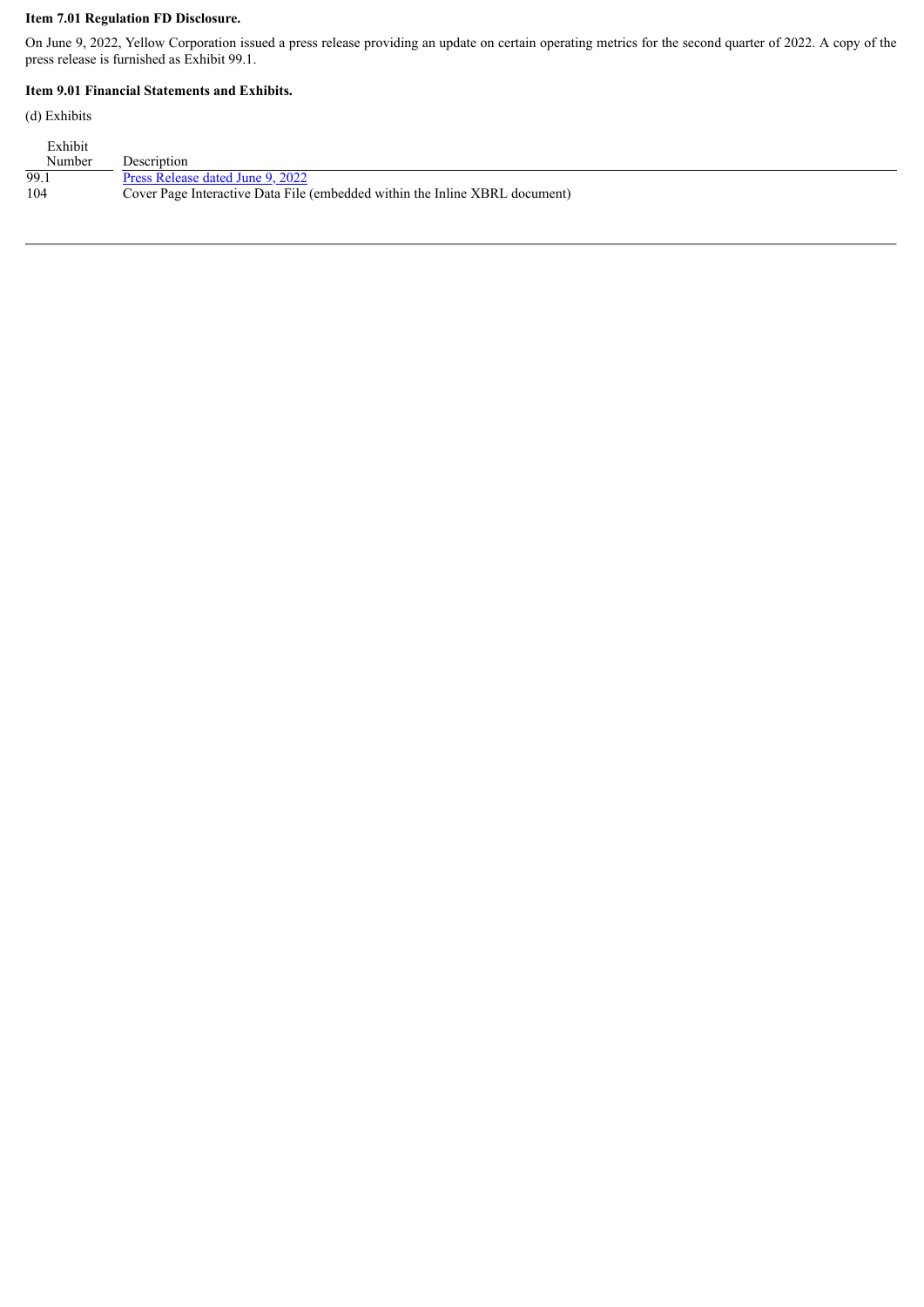## **SIGNATURES**

Pursuant to the requirements of the Securities Exchange Act of 1934, the registrant has duly caused this report to be signed on its behalf by the undersigned thereunto duly authorized.

# YELLOW CORPORATION

Date: June 9, 2022 By: /s/ James R. Faught

James R. Faught Chief Accounting Officer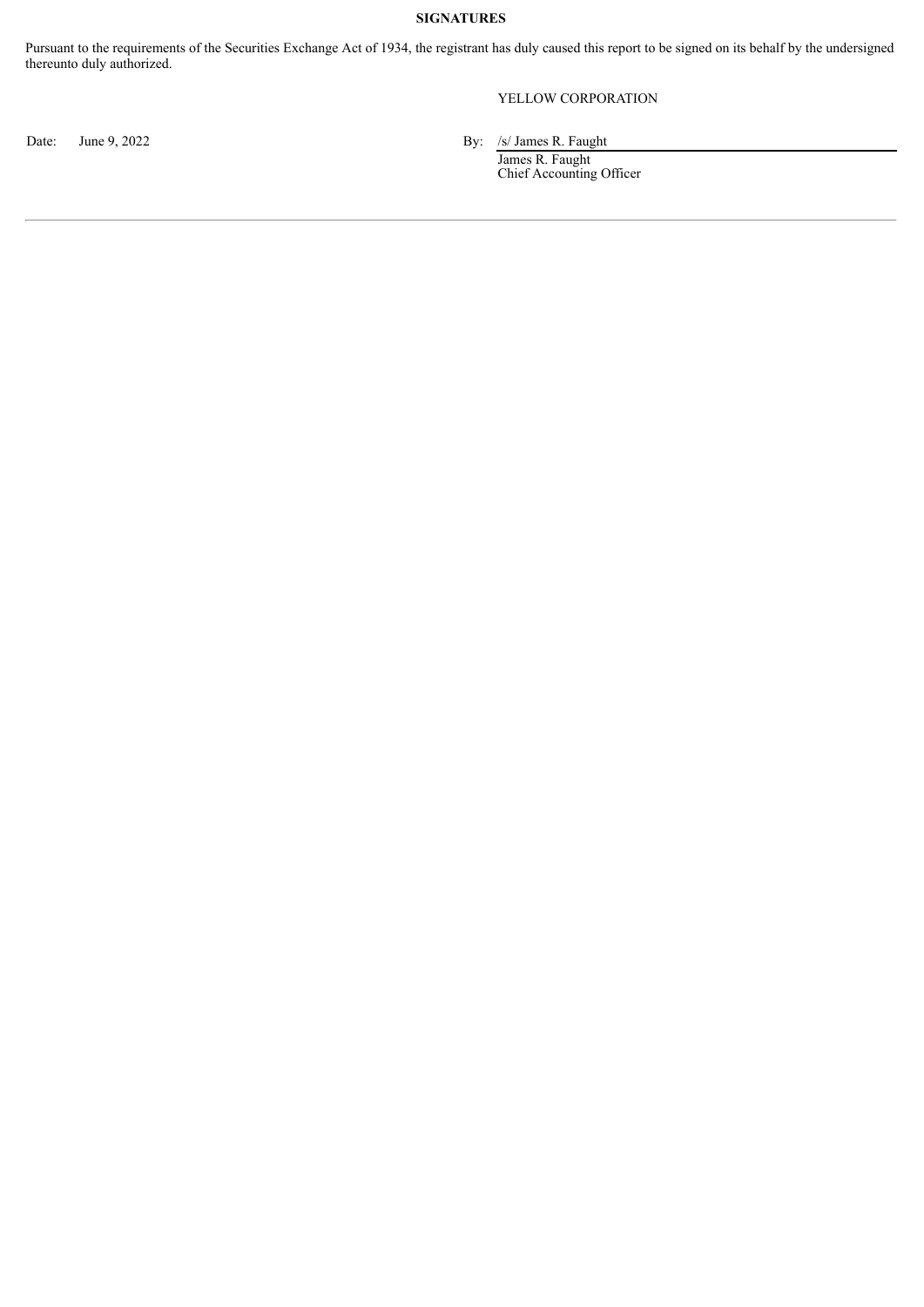

## **Yellow Corporation Provides Quarter-To-Date Operating Data for Second Quarter 2022**

<span id="page-3-0"></span>NASHVILLE, Tenn., June 9, 2022 — Yellow Corporation (NASDAQ: YELL) reported certain operating metrics for the first two months of second quarter 2022.

For Yellow less-than-truckload (LTL), the percent change 2022 from 2021 were:

|       | <b>Shipments per</b><br>Workdav | Weight per<br>Shipment | Tonnage per<br>Workday   | Revenue per<br>Hundredweight (a) | Revenue per<br>Shipment (a) |
|-------|---------------------------------|------------------------|--------------------------|----------------------------------|-----------------------------|
| April | $(14.3)\%$                      | $3.2\frac{9}{6}$       | $(17.0)\%$               | 30.0%                            | 25.9%                       |
| May   | $(16.2)\%$                      | $1.2\%$                | $(17.2)\%$               | 28.8%                            | 27.2%                       |
| OTD   | $(15.3)\%$                      | $(2.2)\%$              | $7.2\frac{9}{6}$<br>(17) | 29.4%                            | 26.6%                       |

#### (a) Includes fuel surcharge

"The quarter-to-date operating metrics for the second quarter are consistent with our expectations as we work to ensure the optimal level of freight is moving through the network,<sup>"</sup> said Darren Hawkins, chief executive officer. "With continued steady demand for LTL capacity and a consistent favorable pricing environment, our financial results for the first two months of the quarter have outperformed our historical sequential improvement from Q1.

"Our plan is to grow the business and we are confident that our transformation to One Yellow positions us for long-term tonnage growth. The integration of our four operating company networks into a single network with super-regional service remains on schedule. Phase one in the western U.S. is scheduled to be executed this summer with the entire network expected to be completed around the end of the year. We expect the One Yellow network transformation to enhance customer service, lead to greater efficiencies and cost savings and add capacity to the network," concluded Hawkins.

#### *\* \* \* \* \**

#### *Cautionary Note on Forward-Looking Statements*

Certain matters contained in this Current Report on Form 8-K concerning expected future events and financial results constitute forward-looking statements and are based upon management's expectations and beliefs concerning such future events impacting the Company. There can be no assurance that these future events will occur as anticipated or that the effect on the Company's results will be as estimated. Forward-looking statements speak only as of the date they were made, and we undertake no obligation to publicly update them. For a description of certain factors that could cause the Company's future results to differ from those expressed in any such forward-looking statements, see the risk factors that are included in our reports filed with the SEC. including those described under "Risk Factors" in our annual report on Form 10-K and quarterly reports on Form 10-O.

\* \* \* \* \*